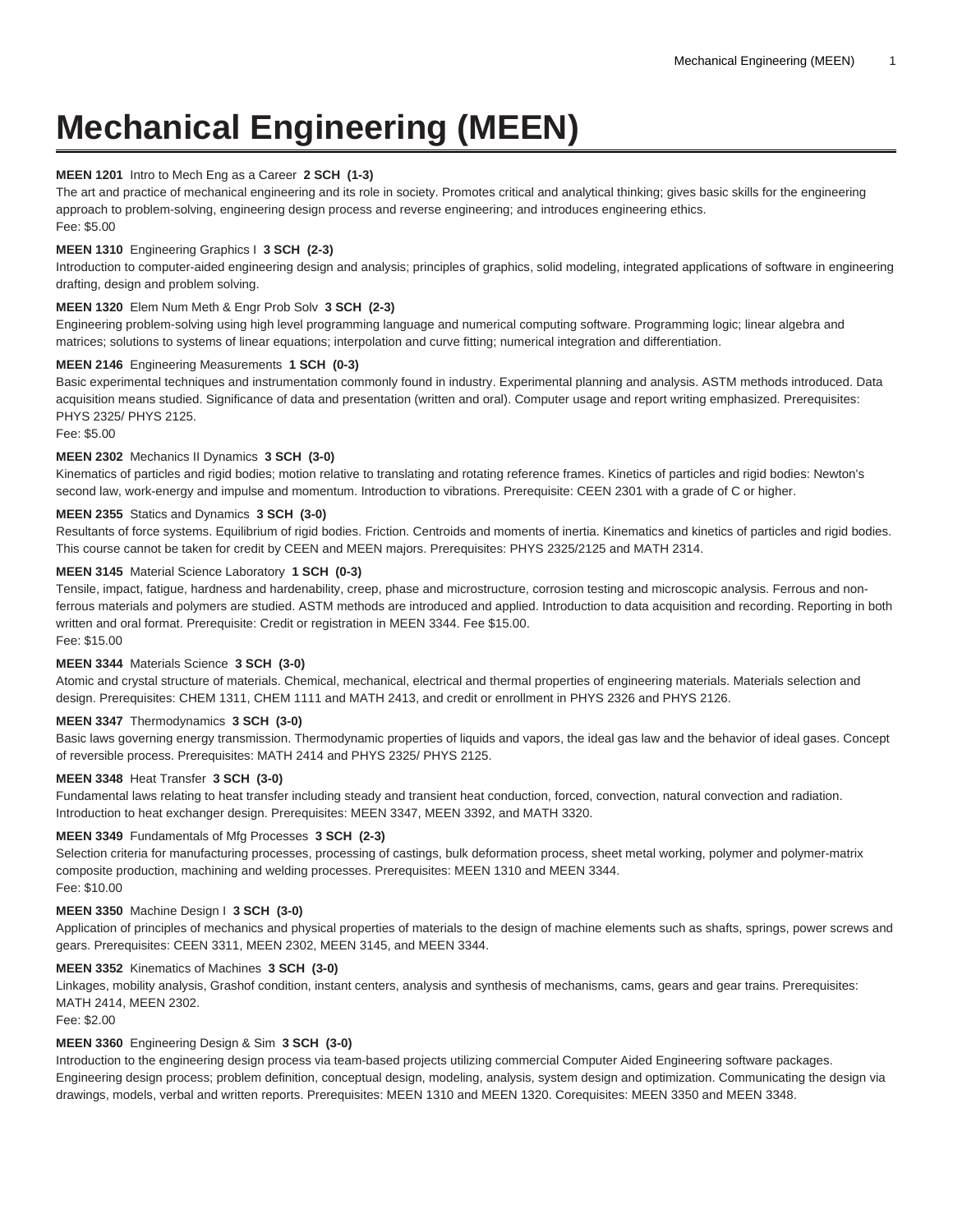#### **MEEN 3392** Fluid Mechanics **3 SCH (3-0)**

Basic properties of fluids. Fluid statics. Fluids in motion. Continuity, energy, and linear and angular momentum equations in integral and differential forms. Incompressible viscous flow; Navier-Stokes equations, parallel flow, pipe flow, and the Moody diagram. Introduction to laminar and turbulent boundary layers and free surface flows. Prerequisites: MATH 3320 and credit or registration in MEEN 2302.

#### **MEEN 3398** Comp App in Nuclear Engr **3 SCH (3-0)**

Applications of computer software to solve nuclear engineering problems; nuclear data and cross-section libraries; deterministic and stochastic models; single and multi-objective optimization; applied nuclear engineering codes. Prerequisite: junior standing.

#### **MEEN 4131** Mechanical Engineering Lab **1 SCH (0-3)**

Experimental investigation of mechanical engineering systems: engines, fluid flow, and heat transfer systems used in various mechanical engineering applications. Prerequisites: MEEN 2146 and MEEN 3348.

# **MEEN 4263** Mech Engr Design Proj I (WI) **2 SCH (1-3)**

Capstone design course emphasizing quantitative, analytical/computer and experimental methods, including optimization and simulation, as applied to the design process for a broad range of practical problems in mechanical engineering. Integrates knowledge gained from all required mechanical engineering courses in a major system design project. Prerequisites: senior standing in Mechanical Engineering, ENGL/COMS 2374 or equivalent., MEEN 3360, and credit or registration in MEEN 4351. Fee:\$5.00

Fee: \$5.00

Fee: \$5.00

## **MEEN 4264** Mech Eng Design Projects II **2 SCH (1-3)**

Capstone design course emphasizing the application of analytical/computer and experimental methods to the solution of a broad range of practical problems in mechanical engineering. Integrates knowledge gained from all required mechanical engineering courses via the completion of a system design project. Prerequisite: IEEN 3325 or equivalent and MEEN 4263. Laboratory fee, \$5.

Fee: \$5.00

#### **MEEN 4301** Design of Aerospace Structures **3 SCH (3-0)**

Advanced strength of materials analysis and design of light-weight elastic structures with aerospace applications. Failure modes and criteria, buckling, matrix methods for analysis, plane truss design. Energy and Castigliano methods for statically determinate and indeterminate structures. Torsion and bending of asymmetrical thin-walled sections. Design project. Prerequisites: senior standing in Mechanical Engineering and credit or enrollment in MEEN 3360.

#### **MEEN 4303** Aerodynamics **3 SCH (3-0)**

Aerodynamics of airfoils and wings in subsonic, transonic and supersonic flight. Laminar and turbulent boundary layers and effects of viscosity on aerodynamic performance. Prerequisites: senior standing in Mechanical Engineering, MEEN 3347 and MEEN 3392.

#### **MEEN 4305** Aerospace Flight Dynamics **3 SCH (3-0)**

Three-dimensional rigid body dynamics, aircraft equations of motion, static and dynamic stability, manual flight control design, introduction to aeroelastic phenomena. Attitude and altitude dynamics, interplanetary transfers, altitude coordinates, stability, manual control, and estimation. Prerequisites: senior standing in Mechanical Engineering and MEEN 2302.

#### **MEEN 4307** Aerospace Systems Design **3 SCH (3-0)**

Aircraft/Spacecraft design of systems and subsystems. Preliminary design or study of a complete flight vehicle. Application of mission and spacecraft design principles in developing a space flight mission concept. Prerequisites: senior standing in Mechanical Engineering, MEEN 3352, MEEN 3360, credit or registration in MEEN 4303.

#### **MEEN 4317** Internal Combustion Engines **3 SCH (3-0)**

Thermodynamics of cycles, comparison of characteristics and performance of several forms of internal combustion engines including Otto and Diesel types of piston engines. Fuels, combustion, injection and supercharging. Prerequisites: senior standing in Engineering, MEEN 3392 and MEEN 4341.

#### **MEEN 4335** Special Problems **1-3 SCH (1-3)**

Individual solution of selected problems in mechanical engineering conducted under direct supervision of a faculty member. May be repeated for up to 6 semester hours. Prerequisite: senior standing.

## **MEEN 4336** Selected Topics **1-3 SCH (1-3)**

One or more topics of mechanical engineering. May be repeated when topic changes. Prerequisite: senior standing.

## **MEEN 4341** Appl of Thermodynamics **3 SCH (3-0)**

Design of power and refrigeration systems, mixing (or separation), multiphase, air conditioning and energy conversion processes. Prerequisites: MEEN 3347 and MATH 3415.

#### **MEEN 4343** Dynamics of Systems **3 SCH (3-0)**

Analysis of dynamic-mechanical, electrical, fluid and thermal system elements; modeling, analysis and design of physical, dynamic systems composed of these elements. Prerequisites: senior standing in Mechanical Engineering, MATH 3320, MEEN 1320 and MEEN 2302.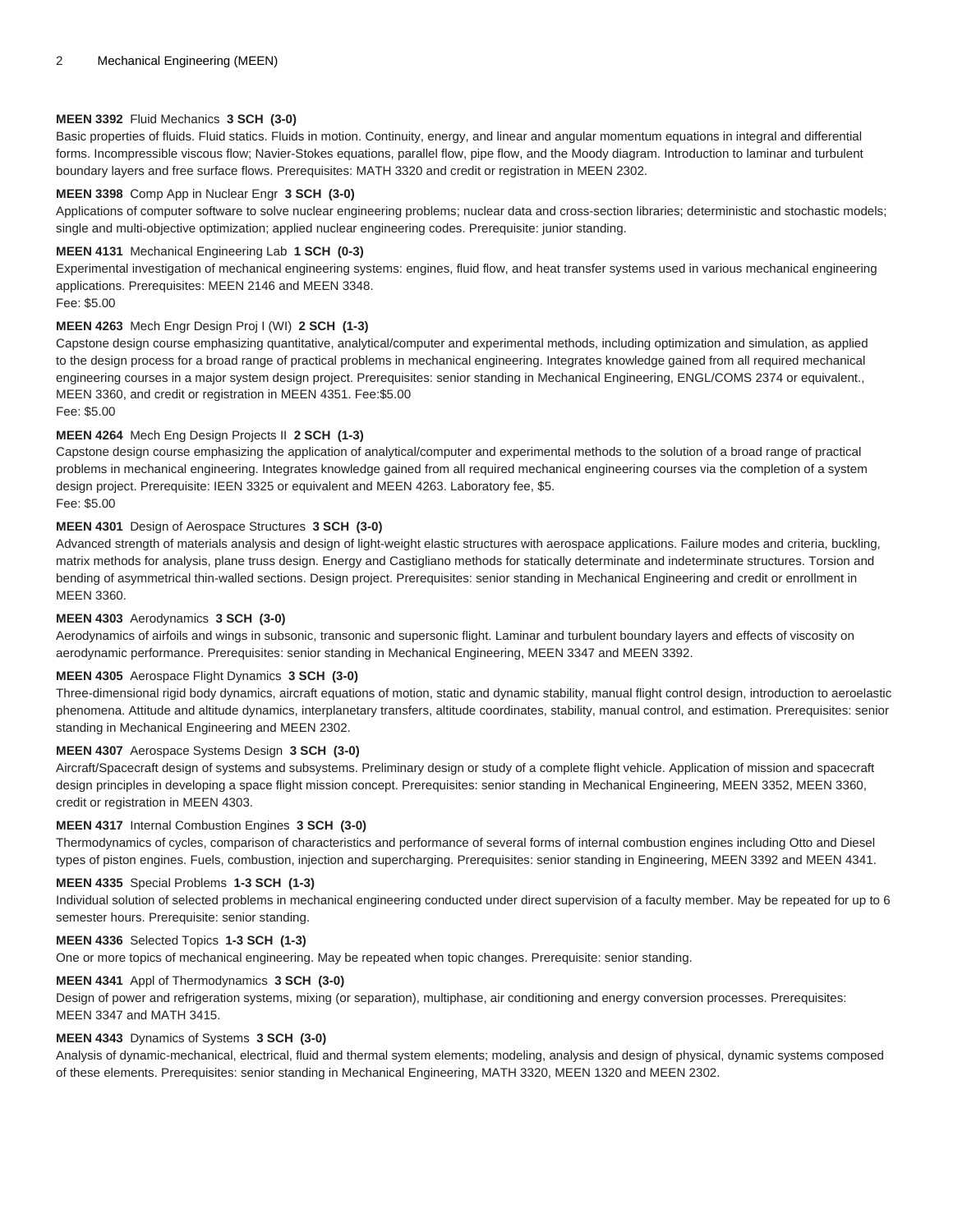## **MEEN 4344** Control of Systems **3 SCH (2-3)**

Analysis and design of controlled, dynamic, linear mechanical, electrical, fluid and/or thermal systems; introduction to concepts of stability, controllability, observability and to discrete time; sampled data control systems; optimal control systems and nonlinear control theory. Prerequisite: senior standing in Engineering.

Fee: \$5.00

## **MEEN 4345** Engineering Vibrations **3 SCH (3-0)**

Free and forced vibrations, degrees of freedom, energy methods, transients, harmonic analysis, damping. Prerequisites: senior standing in Mechanical Engineering, MATH 3320 and MEEN 2302.

## **MEEN 4346** Computatnl Methods in Mech Eng **3 SCH (3-0)**

Applications of numerical techniques to the solution of mechanical engineering problems. Prerequisites: senior standing in Mechanical Engineering, MEEN 1320 and credit or registration in MEEN 3348 or MEEN 3350.

# **MEEN 4347** Hydraulics of Pipeline Systems **3 SCH (3-0)**

Design and select hydraulic machines, pipeline, pressure vessels, pumps and control scheme. Understanding of ASME design codes for power and process piping, series and parallel pipe network and pumping power required, and techniques and tools for controlling pipeline network. Prerequisites: senior standing in Engineering and (MEEN 3350 and MEEN 3392) or (AEEN 3303 and CEEN 3392).

#### **MEEN 4348** Gas Dynamics **3 SCH (3-0)**

Basic concepts and fundamental equations of gas dynamics. Emphasis on the subsonic and supersonic steady flow. Analysis of shock wave phenomena. Prerequisites: senior standing in Mechanical Engineering, MATH 3320 and credit or registration in MEEN 3348.

#### **MEEN 4349** Air Conditioning **3 SCH (3-0)**

Application of factors of temperature and humidity to the design of air conditioning systems. Design and applications of heating and cooling requirements, total energy systems, etc. Prerequisites: senior standing in Engineering, and (MEEN 3392 and MEEN 4341) or (AEEN 3346 and CEEN 3392).

#### **MEEN 4351** Machine Design II **3 SCH (3-0)**

Design techniques of brakes, clutches, bevel, worm and helical gears, thick cylinders, flywheels, impact and elastic bodies, curved beams, flat plates and cams. Prerequisites: MEEN 3350 and MEEN 3352.

Fee: \$2.00

# **MEEN 4352** Design of Turbomachinery **3 SCH (3-0)**

Design and application of centrifugal and axial flow pumps and turbines, consideration of similarity parameters, real machine performance characteristics, materials and methods of construction, selection process for various applications. Prerequisites: senior standing in Engineering and (MEEN 3392 and MEEN 4341) or (AEEN 3346 and CEEN 3392).

## **MEEN 4354** Intro to Finite Elem Method **3 SCH (3-0)**

Principles and applications of the finite element method. Matrix and vector operations, structure and organization of finite element computer programs. Structural and nonstructural elements and applications. Prerequisites: MEEN 1320, MATH 3320, CEEN 3311 and senior standing.

## **MEEN 4355** Robotics I **3 SCH (3-0)**

Multidisciplinary introduction to robotics, combining concepts from the fields of electrical engineering, mechanical engineering and computer science. Topics include locomotion, maneuverability, actuating, trajectory planning, motion control, and sensing. Prerequisite: senior standing.

## **MEEN 4371** Introduction to UAVs **3 SCH (3)**

Foundations and basic components of Unmanned Aerial Vehicles (UAVs) from a system point of view, design considerations, payloads, communications, control and stability, navigation, UAV system roles and operations, control stations. Prerequisite: senior standing.

## **MEEN 4372** Resource Optimization for DHS **3 SCH (3-0)**

Linear Programming, Simplex Method, Duality Theory and Sensitivity Analysis, The Transportation and Assignment Problems, Network Optimization Models, Dynamic Programming, Integer programming, Game Theory, and Decision Analysis. Prerequisite: senior standing.

#### **MEEN 4373** Info Anal. & Mod. in Sec Eng **3 SCH (3-0)**

Fundamental methods and tools used for information analysis and modeling related to homeland security. It will also introduce engineering and technical challenges of homeland security, including modeling and analysis, technological issues, command, control and situational awareness and data integration requirements. Prerequisite: senior standing in Mechanical Engineering, Electrical Engineering, or Computer Science, or approval from instructor.

#### **MEEN 4382** Polymer Science & Engineering **3 SCH (3-0)**

Structure, synthesis and processing polymers, mechanical, electrical and thermal properties of polymeric materials, applications of polymers and composites. Prerequisites: Senior standing, CEEN 3311, and MEEN 3344.

## **MEEN 4385** Manufacturing of Composites **3 SCH (2-3)**

Introduction to composites materials and manufacturing processes; hand lay-up, air and oven curing, filament winding and compression molding and 3D printing. Materials selection and fabrication of marine, aerospace, chemical, and civil structures. Practical case studies, use of standards and projects. Prerequisites: senior standing in Engineering, CEEN 3311, and either CEEN 3244 or MEEN 3344. Fee: \$20.00 Fee: \$20.00